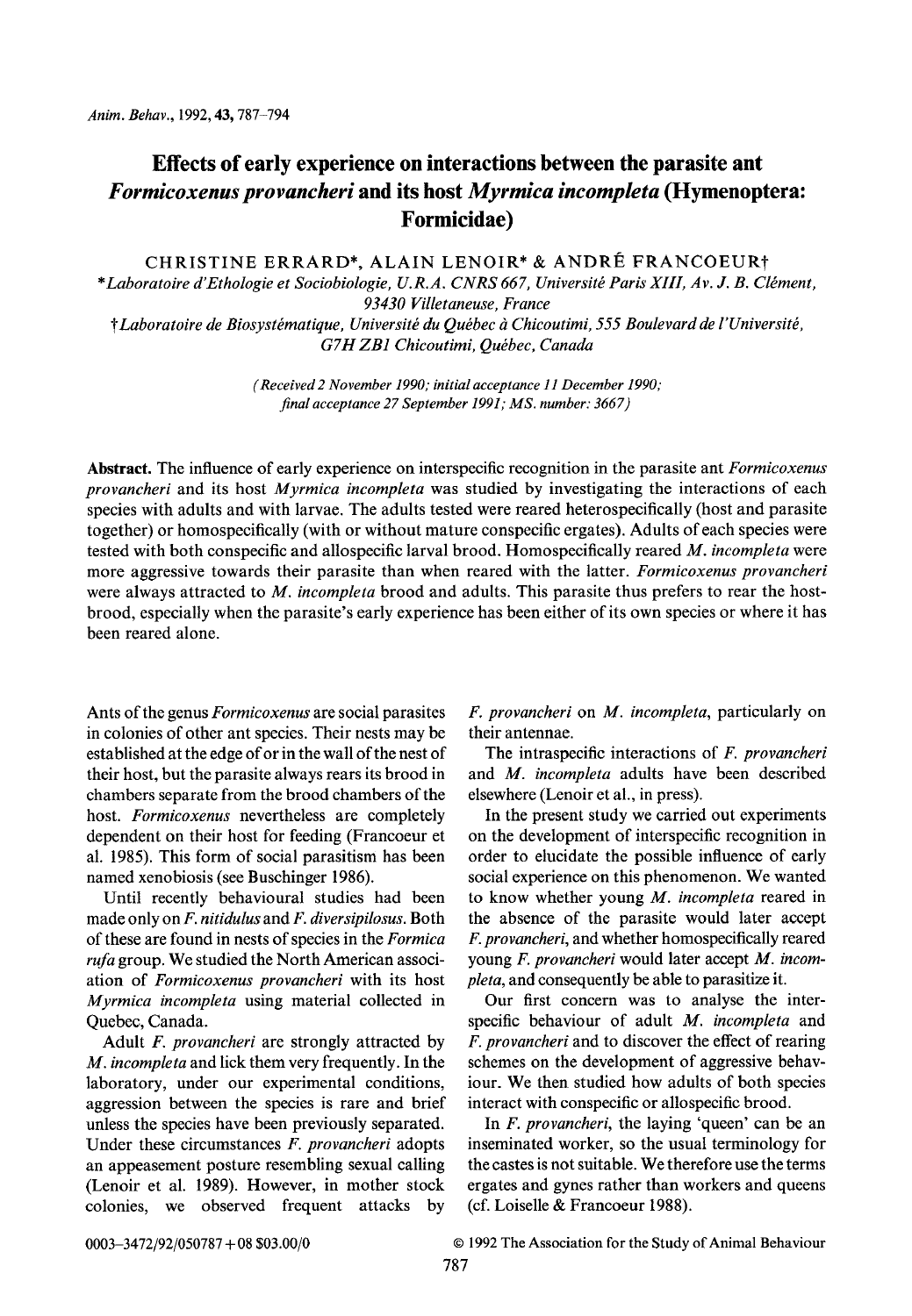| Group <sup>*</sup> | Myrmica<br>incompleta<br>1 gyne<br>40 mature ergates<br>and brood | Formicoxenus<br>provancheri<br>1 gyne<br>10 mature ergates<br>and brood | Newborn<br>M. incompleta<br>40 ergates | Newborn<br>F. provancheri<br>10 ergates |          |
|--------------------|-------------------------------------------------------------------|-------------------------------------------------------------------------|----------------------------------------|-----------------------------------------|----------|
|                    |                                                                   |                                                                         |                                        | $\div$                                  | $MY+FO+$ |
|                    |                                                                   |                                                                         |                                        | $\div$                                  | $MY-FO+$ |
|                    |                                                                   |                                                                         |                                        | $\div$                                  | $MY+FO-$ |
|                    |                                                                   |                                                                         |                                        | $\div$                                  | $MY-FO-$ |
|                    |                                                                   |                                                                         |                                        |                                         | $MY+FO+$ |
|                    |                                                                   |                                                                         |                                        |                                         | $MY-FO+$ |
|                    |                                                                   |                                                                         |                                        |                                         | $MY+FO-$ |
|                    |                                                                   |                                                                         |                                        |                                         | $MY-FO-$ |

Table I. Composition of-the experimental groups

\*For example, group 1 is composed of 1 gyne, 40 mature ergates and brood ofM. *incompleta* plus 1 gyne, 10 mature ergates, brood and 10 newborn *F. provaneheri.* Groups 1-4: *F. provancheri* experimental groups. Groups 5-8: *M. incompleta* experimental groups.

### **METHODS**

Ants were maintained in the laboratory at  $20^{\circ}$ C in petri dishes using the technique described by Alloway (1979). In control colonies (heterospecific stock cultures) the petri dishes contained a drinking trough and two circular nests, one for each species. We gave the *F. provancheri* nest an entrance of very small diameter so that *M. incompleta* were unable to enter. In homospecific colonies (homospecific stock cultures) each species was maintained in a separate single circular nest. Using ants from the stock cultures we created eight groups of experimental colonies (Table I). Four of these, two with each species, came from homospecific colonies. The homospecific colonies *(M. incompleta* and F. *provancheri)* were formed either by adding young ergates to nests containing conspecific gynes, mature workers and brood (groups 2 and 7) or by rearing newborn ergates alone (groups 4 and 8). Two groups of heterospecific colonies (groups 1 and 5) were formed by adding either young *F. provancheri* or young *M. incompleta* ergates to nests containing gynes, mature workers and brood of both species, in the same proportions as in homospecific colonies (groups 2 and 7). Two further groups of heterospecific colonies were formed by including young *F. provancheri* ergates in *a M. incompleta* colony (group 3) or by including young *M. incompleta* in *a F. provancheri* colony (group 6).

We amputated a hind tarsus of mature ants so that they could be distinguished from the young ergates.

All the tests (each of 15 min) were carried out in small petri dishes (50mm diameter) with experimental groups from numerous colonies: we performed 10 tests per experimental group. Young ergates were tested 15 days after their emergence as it is known that when a sensitive period for postemergence experience was observed, it is no longer than 10 days (Jaisson & Fresneau 1978; Jaisson 1985).

# **Interactions of Adults**

# *Tests with* F. provancheri

For each test, a single young *F. provancheri*  ergate from a colony in one of the experimental groups 1-4 was placed in a small petri dish with five mature *M. incompleta* ergates. These *M. incompleta*  were mature ergates taken at random from a homospecific stock culture. The behaviour of the *F. provancheri* ant and its interactions with *M. incompleta* ergates were recorded every 5 s during the first 5min. After a further 15min behavioural observations were continued for two additional 5-min periods, separated by a 15-min interval. Ten of these tests were conducted.

The behaviour of *F. provancheri* (previously described by Lenoir et al. 1989) was assigned to four categories.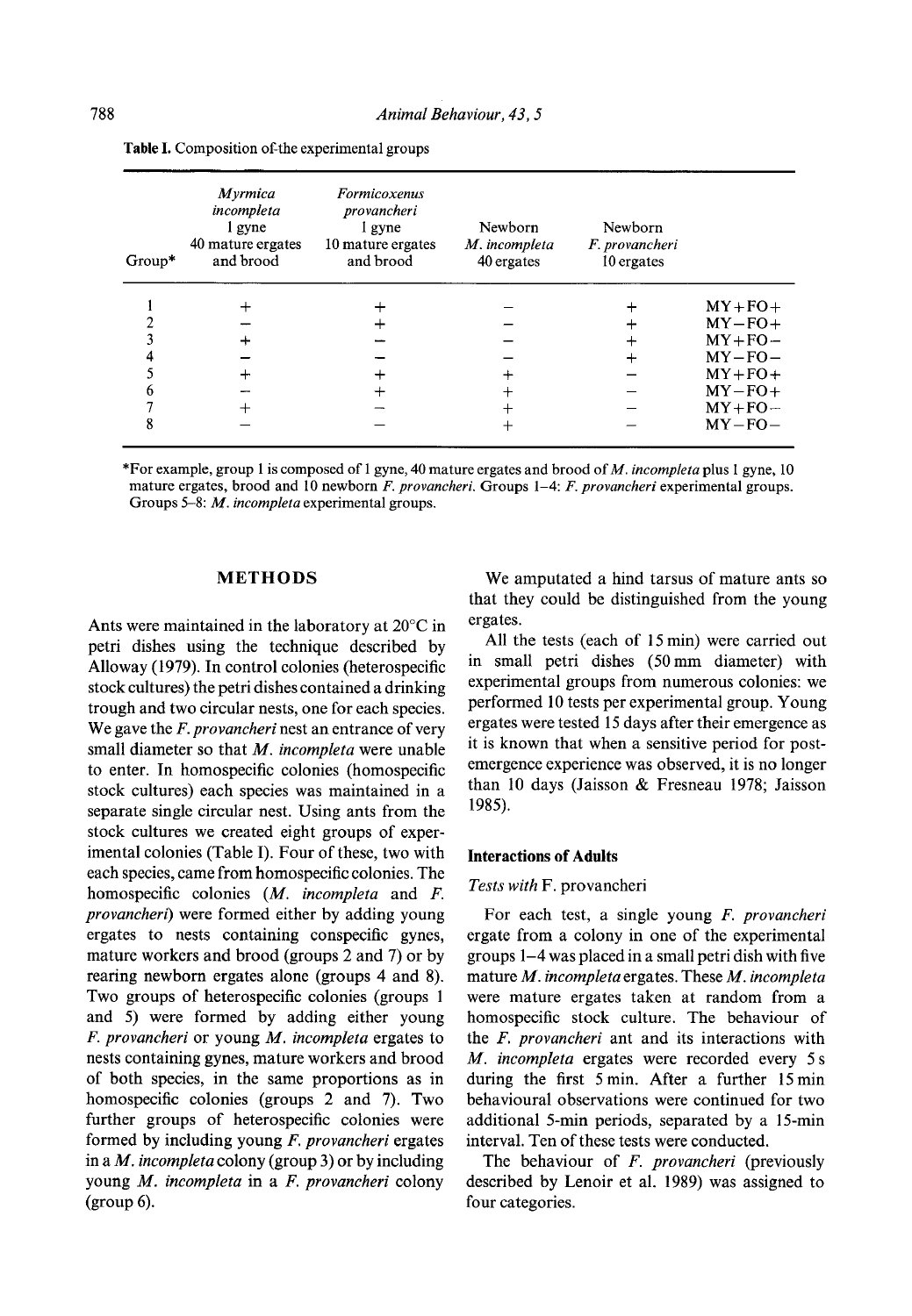(1) Aggression against *M. incompleta: F. provancheri* sometimes seize the limbs or antennae of their host. This behaviour appears relatively rarely in our experimental context.

(2) Aggression by *M. incompleta:* more frequent than category 1, and occasionally prolonged.

(3) Appeasement behaviour by *F. provancheri:*  similar to that described for *F. nitidulus* (Staeger 1925). The ant raises its abdomen and extrudes the sting from which it then produces a droplet of volatile liquid. This liquid does not repel *M. incompleta* but has a pacifying action, calming the host.

(4) Non-aggressive behaviour: including all forms of behaviour with no aggressive component. The most frequent in this category are intense and prolonged licking of *M. incompleta* by *F. provancheri.* This behaviour may occupy up to 40% of the active time of a mature *F. provancheri*  ergate. Solicitation, trophallaxis and very occasional licking ofF. *provancheri* by *M. incompleta* were also noted (Lenoir et al. 1989).

# *Tests with* M. incompleta

Ten young *M. ineompleta* 15-day-old ergates from groups 5-8 were tested against *F. provancheri*  mature ergates in a small petri dish. In each of the 10 tests one *M. incompleta* ergate was confronted with five *F. provancheri* (from a homospecific stock culture). Behaviour was classified in the same way as in the tests with *F. provancheri.* 

### **Interactions with Brood**

### *Tests with* F. provancheri

*Formicoxenus provancheri* ergates (groups 1-4) were tested against brood of both species. For each of 10 tests, five ergates were put into a petri dish together with five *F. provancheri* and five M. *incompleta* larvae (from heterospecific stock cultures). The larvae were of similar size and were arranged in a circle around the centre of the dish with the species alternating. The larvae were not differentially marked but could be distinguished under the binocular microscope by their different pilosities.

Observations were made during the first 5 min of the test and, 15 min later, repeated during two periods of 5 min. During observation the behaviour ofF. *provancheri* was recorded every 5 s.

Adult ants are usually strongly attracted to larvae. They readily show brood care behaviour even if the larvae are of a different species. We noted all forms of brood care behaviour: antennal examination, carrying (or simple mandibulation), licking and passive immobility near to a larva. Adults sometimes anally stimulate larvae with their antennae. The larvae then produce a droplet of clear liquid (Le Masne 1953; Wilson 1971).

# *Tests with* M. incompleta

The tests with *F. provancheri* were repeated using *M. incompleta* young ergates from each of the experimental groups (5-8). The origin of the larvae and the observation technique were the same as for *F. provancheri.* 

# RESULTS

# **Interactions of Adults**

# *Behaviour of the parasite*

Aggressive behaviour by *F. provancheri* towards *M. incompleta* was infrequent and there were no significant differences between the groups (Fig. la). In contrast, young *F. provancheri* reared together with mature ones in the absence of *M. incompleta*  (group 2) were attacked by *M. incompleta* significantly more often than were young *F. provancheri*  ergates reared in the absence of mature conspecifics  $(F_{1,36}=2.47, P<0.05;$  Fig. 1b). This difference occurred whether or not the *F. provancheri* had been reared with *M. incompleta.* 

Appeasement behaviour towards *M. incompleta*  was significantly more frequently shown by *F. provancheri* reared in the absence of mature conspecifics  $(F<sub>1.36</sub> = 7.56, P < 0.01)$ , or in the absence of *M. incompleta*  $(F_{1,36} = 7.57, P < 0.01)$ . The interaction of these two factors was also highly significant  $(F_{1,36} = 8.96, P < 0.01)$  and gave rise to the spectacularly high frequencies of appeasement behaviour recorded for young *F. provancheri* reared alone  $MY - FO -$ ; Fig. 1c).

The same trends were evident in the frequencies of non-aggressive behaviour (Fig. ld). This behaviour was significantly more frequent for *F. provancheri* reared without mature conspecifics (F1,36 = 43.00, P < 0'005) or without *M. incompleta*   $(F_{1,36} = 32.34, P < 0.005)$ . These factors interacted significantly and non-aggressive behaviour was very frequent for *F. provancheri* reared with neither mature conspecifics nor *M. incompleta* (Fig. 1d).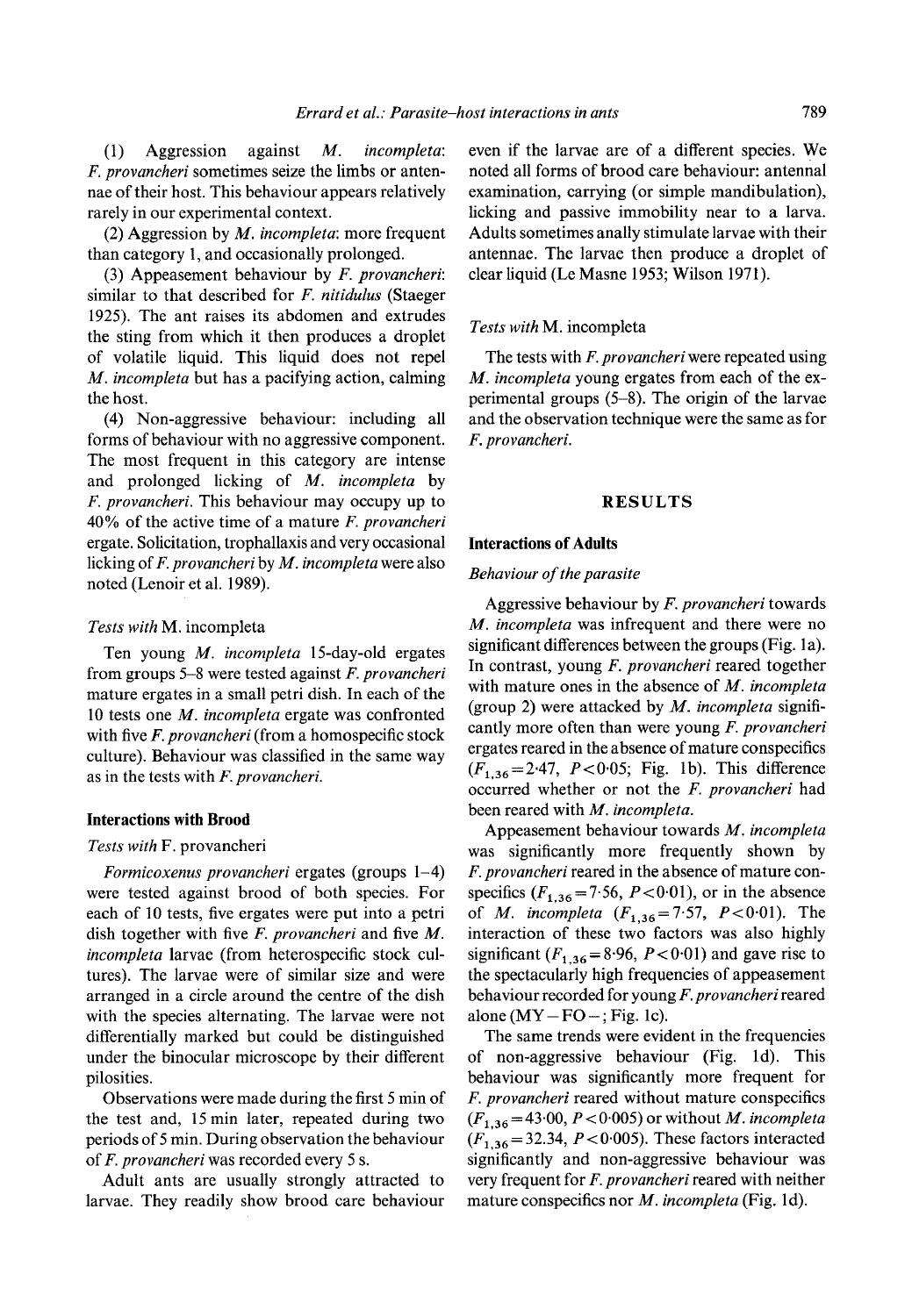

**Figure** 1. Mean frequency of interactions between *F. provancheri* (from the differently reared experimental groups) and *M. incornpleta* (from homospecific stock culture). Vertical bars indicate the standard error. (a) Agonistic behaviour of *F. provancheri towards M. incompleta.* (b) Agonistic behaviour of M. *incompleta towards F. provancheri.* (c) *F. provancheri* appeasement behaviour. (d) Licking of *M. incompleta* by *F. provancheri.* See Table I for composition of groups.

# *Behaviour of the host*

*Myrmica incompleta* ergates tested 15 days after their emergence displayed little aggressive behaviour. Those reared homospecifically were more aggressive to *F. provancheri* than those reared with the parasite  $(F_{1,36} = 8.59, P < 0.005;$  Fig. 2a). In contrast, *M. incompleta* from all experimental groups were attacked with the same intensity by *F. provancheri*  $(F_{1,36}=0.72, \text{Ns}; \text{Fig. 2b})$ . The number of attacks on young *M. incompleta* ergates reared alone (group 8) was slightly higher than for the other groups but this difference was not significant (Fig. 2b).

Appeasement behaviour by *F. provancheri*  appeared to be less frequent in tests with young *M. incompleta* reared alone than with *M. incompleta*  from the other groups although not significantly so  $(F_{1,36}=3.26, P<0.10;$  Fig. 2c). The frequency of non-agonistic behaviour by *F. provancheri* was greatest towards *M. incompleta* that had early social experience with the parasite (groups 5 and 7;  $F_{1,36} = 9.21, P < 0.005$ ; Fig. 2d).

### **Interactions with Brood**

#### *Behaviour of the parasite*

Heterospecifically reared ergates (group 1) showed more care behaviour towards conspecific than heterospecific larvae (Wilcoxon  $T=4$ ;  $P < 0.01$ ; Fig. 3). However, ergates reared under different regimes (groups 2-4) all showed more care behaviour to *M. incompleta* larvae than to conspecifics. This was true for both homospecific *F. provancheri* groups, with and without mature ergates, and also for young *F. provancheri* ergates reared heterospecifically  $(T=0; P<0.005$  in all cases).

# *Behaviour of the host*

Brood care behaviour (licking and transport) of conspecific larvae was only significantly more frequent than care of allospecifics (Wilcoxon  $T= 0$ ;  $P < 0.005$ ; Fig. 4) when young *M. incompleta*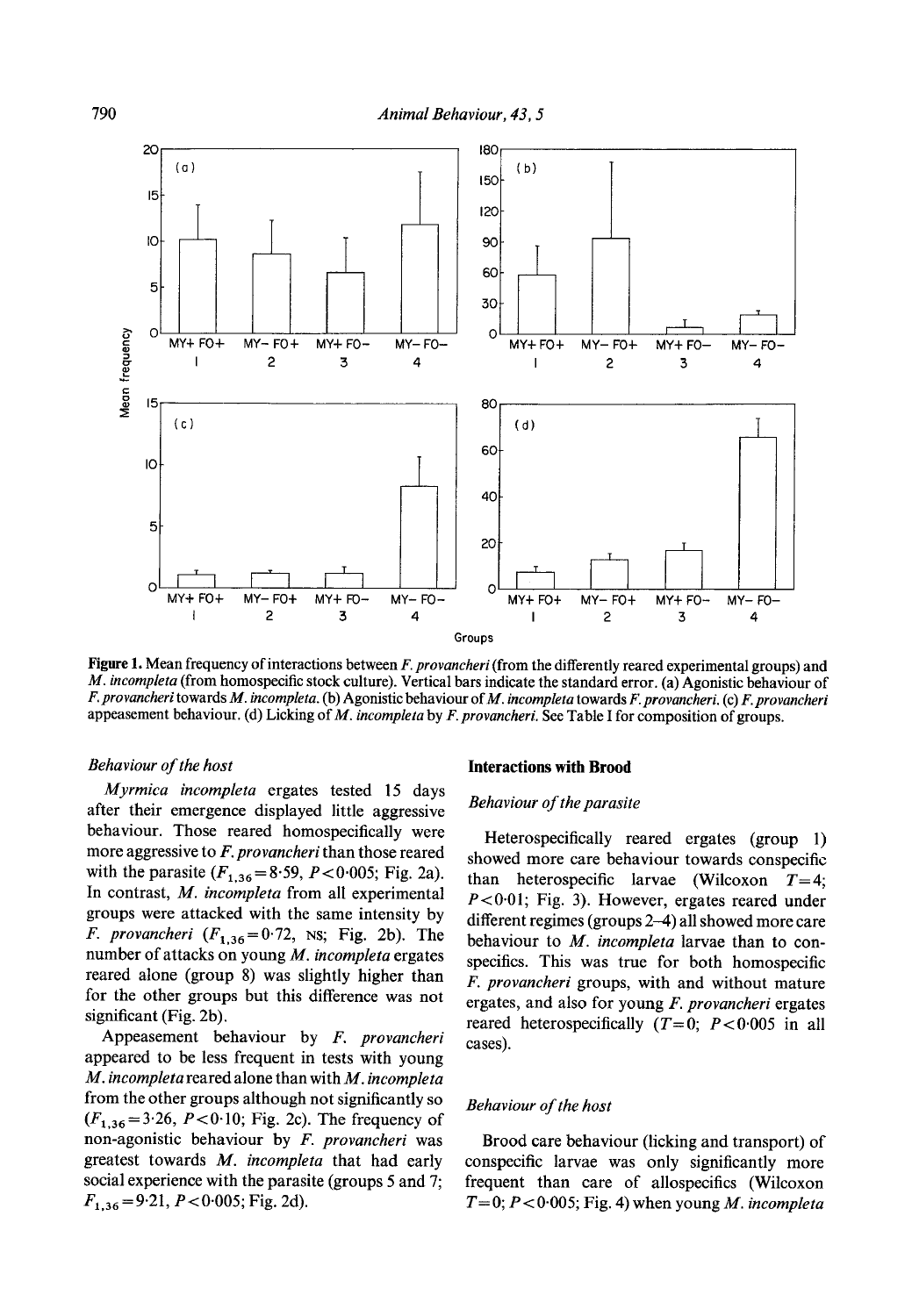

Figure 2, Mean frequency of interactions between *M. ineompleta* (from the differently reared experimental groups) and *F. provancheri* (from homospecific stock culture), Vertical bars indicate the standard error. (a) Agonistic behaviour of *M. incompleta towards F. provancheri.* (b) Agonistic behaviour of *F. provancheri towards M. incompleta.* (c) *F. provancheri* appeasement behaviour, (d) Licking of *M. incompleta* by *F. provancheri.* See Table I for composition of groups.





Figure 3. Mean frequency of care behaviour by  $F$ . *provancheri* ergates (from the differently reared experimental groups) towards *F. provancheri* (conspecific) and *M. incompleta* (allospecific) larvae. Vertical bars indicate the standard error. See Table I for composition of groups.

Figure 4. Mean frequency of care behaviour by  $M$ . *incompleta* ergates (from the differently reared experimental groups) towards *hi, incompleta* (conspecific) and *F. provancheri* (allospecific) larvae. Vertical bars indicate the standard error. See Table I for composition of groups.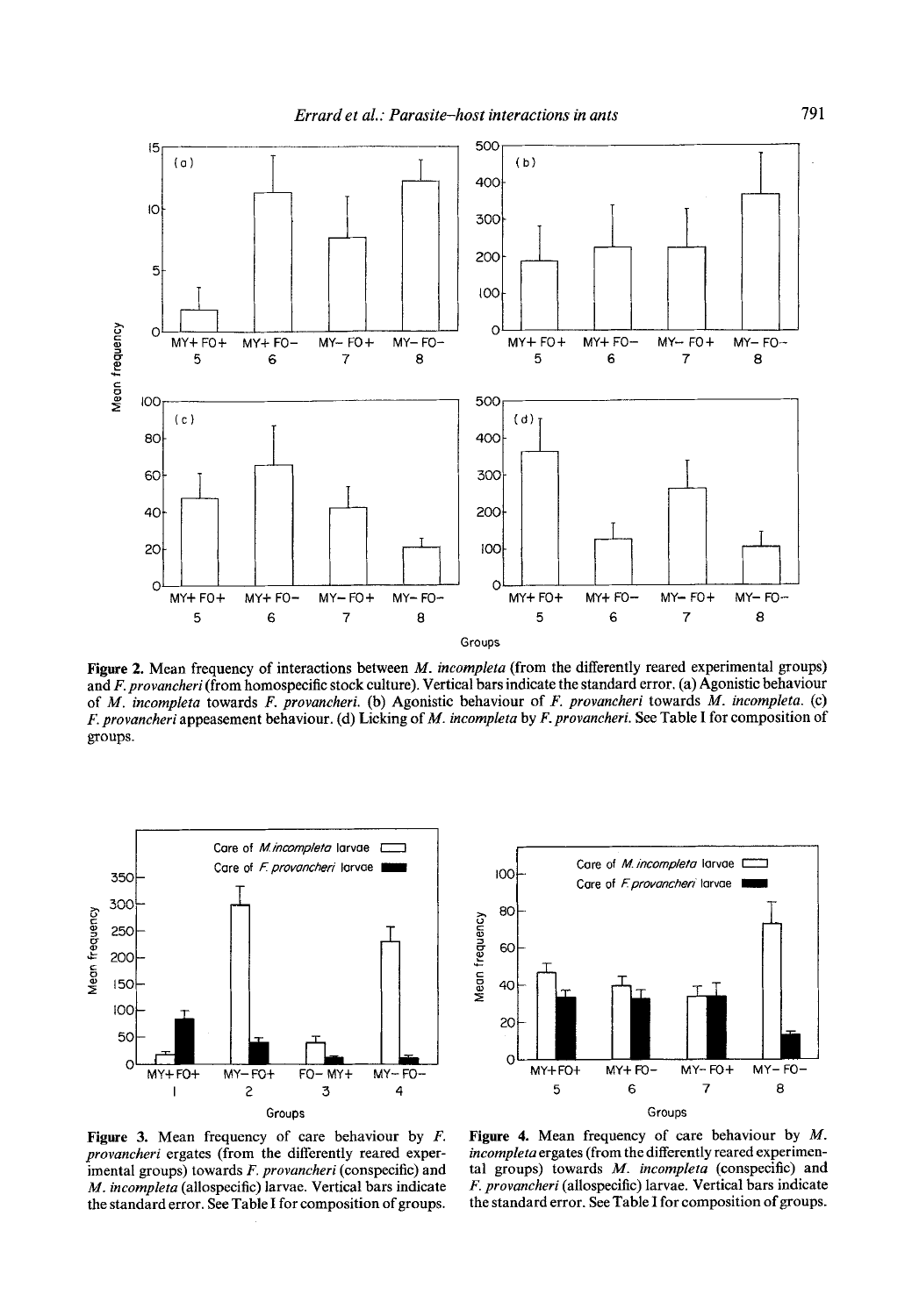were reared homospecifically without mature conspecific ergates (group 8). In all the other groups (5-7) there was no significant difference in the frequency of care given to conspecific and allospecific brood (respectively,  $T= 19$ ,  $T= 28$ ,  $T= 22$ , NS).

# DISCUSSION

# **Interactions of adults**

Aggression by the parasite *F. provancheri*  towards it host *M. incompleta* was rare and was not influenced by the way in which either the parasite or the host had been reared. However, *F. provancheri*  reared alone were more non-aggressive and showed more appeasement. The host's behaviour, in contrast, depended on both its and the parasite's rearing conditions. Thus, *F. provancheri* reared with mature conspecifics appeared to be recognized and accepted less readily by the host, receiving more aggression. Also, *M. incompleta* reared in the absence of the parasite were more aggressive to it, whereas when they were reared in the parasite's presence they were licked more frequently.

### **Interactions with brood**

To prevent its brood being rapidly eaten by *M. incompleta* ergates, *F. provaneheri* always isolates its eggs and larvae from those of M. *incompleta* (personal observations). In nature, therefore, the nests of the two species are always separate. When only limited isolation is offered in artificial nests *F. provancheri* defends its brood chamber or area against the occasional incursions of *M. ineompleta.*  Both species recognize their own brood but *F. provancheri* foragers are also strongly attracted by *M. incompleta* larvae. They lick these larvae just as frequently as they lick *M. ineompleta* adults (Lenoir et al., in press).

When reared with their host, *F. provancheri* have numerous opportunities to lick *M. ineompleta*  larvae and adults. This behaviour resembles feeding. In the present study, these contacts seem to have been sufficient for *F. provaneheri* ergates and they therefore did not require to seek out *M. incompleta* larvae. When reared in the absence of mature conspecifics, young *F. provaneheri* neglected conspecific larvae. This discrimination may have arisen from the greater attraction of *M. ineompleta* larvae (possibly because they provide a nutritious resource) to young *F. provaneheri* ergates

reared homospecifically (group 4). This may influence the development of the parasite's colony if any perturbation occurs.

*Myrmica incompleta* did not appear to care preferentially for larvae of their own species except when young ergates were reared in isolation in the absence of mature conspecifics. However, 'larval care' may not be a coherent behavioural category and the transport of larvae may have other purposes. *Myrmica ineompleta* may, for example pick up and transport *F. provancheri* larvae in order to eat them later. We had to reduce the opening of *F. provaneheri* nests in heterospecific cultures to prevent predation by *M. incompleta* on the *F. provancheri* brood.

Fifteen-day-old *F. provancheri* and *M. incompleta* ergates thus apparently differed in their response to early social experience. The development of behaviour in the two species was affected to a variable degree by the social environment: *M. ineompleta* showed little preference for their own versus the parasite's larvae, whereas the parasite, under certain treatments, preferred to rear the brood of the host *M. incompleta.* The present study shows for the first time that a parasite preferred to rear the host's brood, especially when the parasite's early experience had been either of its own species  $(MY - FO +)$  or isolation  $(MY - FO -)$ . We would least expect a parasite, whatever else it did, to tend the host's brood after these particular treatments. A partial explanation may be that the host's brood provides a resource via a secretion. It would be interesting to know what the function of the secretion was with respect to *M. incompleta,* i.e. how it might benefit *M. incompleta* to a degree that offsets the cost of making their larvae attractive to a parasite.

In numerous species, for example in the genera *Formica, Camponotus* and *Myrmica* (see Jaisson 1985), social experience in the days or hours immediately after emergence is extremely important. The polygynous *Myrmica* spp. show very plastic responses and therefore easily learn to tolerate intruding allospecific ants (Vienne et al., in press). *Formicoxenus provaneheri,* however, are evidently attracted to their host. These results resemble those of Jaisson (1985) which showed that young *Formica sanguinea* workers do not learn to care preferentially for pupae other than those of their own species. Alloway  $&$  Hare (1989) showed that early learning need not be involved to account for the acceptance of a *Harpagoxenus* brood by enslaved *Leptothorax* workers.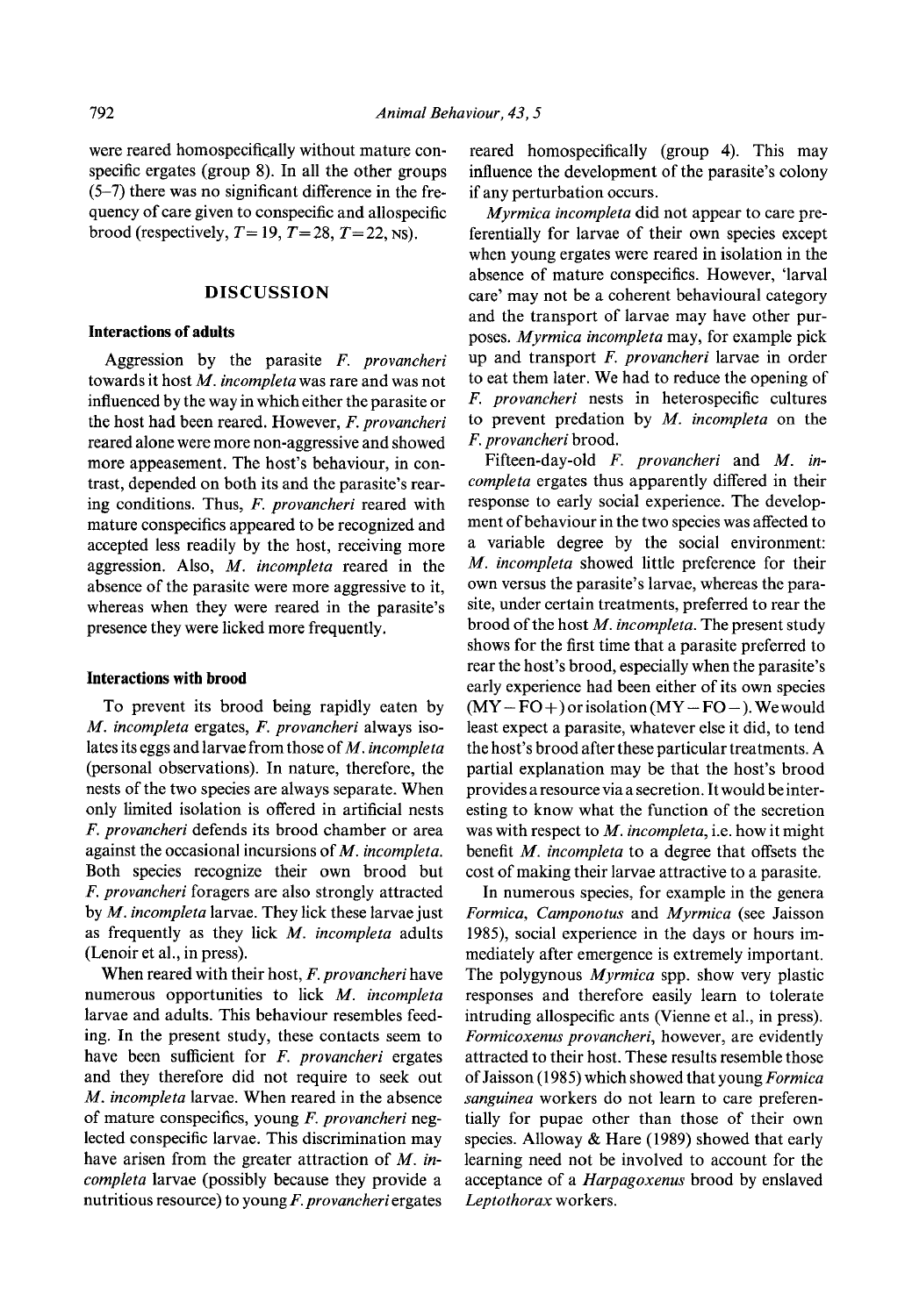Heterospecific colonies of *F. Nitidulus* and *Leptothorax acervorum* can be created if *L. acervorum* pupae are introduced to the *F. nitidulus*  nest (Buschinger 1976). *Leptothorax acervorum* is a species in the *Leptothorax* subgenus closest to *Forrnicoxenus* but we were unsuccessful in our attempts to induce *F. provancheri* to adopt pupae of species in other *Leptothorax* subgenera (unpublished data). In contrast we were easily able to cause newly emerged *Myrmica rubra* from Europe to adopt *F. provancheri,* whereas it is impossible with mature *M. rubra.* 

The cuticular chemical compounds of the host and the parasite have been determined by gas chromatography coupled to mass spectrometry: the first results of this analysis (Lenoir et al. 1990) show that the tolerance between *F. provancheri* and *M. incompleta* is facilitated by the existence of similar cuticular hydrocarbons and their close relative percentage variations in each species. A similar situation occurs with myrmecophilous beetles where individuals are tolerated because of chemical mimicry (Howard et al. 1980; Vander Meer & Wojick 1982). Franks et al. (1990) discovered that the parasitic ants *Leptothorax kutteri* pick up host odours through grooming. A different situation is observed in mixed colonies: if two independent ant species are experimentally forced to live together immediately after emergence we can detect an intermediate chemical pattern. Although impossible in Nature, such an association can be achieved artificially through the formation of a mixed colonial odour from the hydrocarbons of the two species (Errard & Jallon 1987; Errard et al. 1990; Vienne et al. 1990; Bagnères et al. 1991; Errard & Jaisson 1991).

For the parasitic association *F. provancheri! M. incompleta* the ethological, chemical and ecological data bring to light a rather rigidly preadapted system. It is also known that a parent association exists including a sibling parasitic species, *F. quebecensis,* and a sibling host species, *M. alaskensis* (Francoeur et al. 1985). A comparison of their behavioural development remains to be investigated. It should be a most interesting case of coevolution, as it is in terms of morphology.

# ACKNOWLEDGMENTS

We are grateful to Mr Robert Loiselle for his contribution in collecting the colonies in nature, to Dr Andrew Davis for the English translation and to Dr Angela K. Turner, Dr B. Pearson and an anonymous referee for helpful remarks and comments on the manuscript.

#### **REFERENCES**

- Alloway, T. M. 1979. Raiding behaviour of two species of slave-making ants, *Harpagoxenus americanus* (Emery) and *Leptothorax duloticus* Wesson (Hymenoptera, Formicidae). *Anita. Behav.,* 27, 202-210.
- Alloway, T. M. & Hare, J. F. 1989. Experienceindependent attraction to slave-maker ant larvae in host-species ant workers *(Leptothorax longispinosus,*  Hymenoptera: Formicidae). *Behaviour,* 110, 93-105.
- Bagnères, A. G., Errard, C., Mulheim, C., Joulie, C. & Lange, C. 1991. Induced mimicry of colony odors in ants. *J. chem. Ecol.*, 17, 1641-1664.
- Buschinger, A. 1976. Eine Methode zur Zucht der Gastameise *Formicoxenus nitidulus* (Nyl.) mit *Leptothorax acervorum* (Fabr.) als 'Wirtameise' (Hymenoptera, Formicidae). *Insectes soc.*, 23, 205-214.
- Buschinger, A. 1986. Evolution of social parasitism in ants. *Trends Evol. Ecol.,* 1, 155-160.
- Errard, C. & Jaisson, P. 1991. Les pemières étapes de la reconnaissance interspécifique chez les fourmis *Manica rubida* et *Formica selysi* (Hymenoptera, Formicidae) 61ev6es en colonies mixtes. *C.r. Acad. Sci. Paris,* 313, 73-80.
- Errard, C. & Jallon, J. M. 1987. An investigation of the development of the chemical factors in ants' intrasociety recognition. In: *Chemistry and Biology of Sociallnsects* (Ed. by J. Eder & H. Rembold), page 478. Miinchen: Verlag J. Peperny.
- Errard, C., Vienne, C. & Corbara, B. 1990. Ouverture et cohabitation chez les fourmis: les sociétés mixtes. *Recherche,* 222, 780-782.
- Francoeur, A., Loiselle, R. & Buschinger, A. 1985. Biosystématique de la tribu Leptothoracini (Formicidae, Hymenoptera). 1. Le genre *Formicoxenus* dans la région holarctique. *Naturaliste can.*, 112, 343-403.
- Franks, N., Blum, M., Smith, R. K. & Allies, A. B. 1990. Behavior and chemical disguise of cuckoo ant *Leptothorax kutteri* in relation to its host *Leptothorax acervorum. J. chem. Ecol.,* 16, 1431-1444.
- Howard, R. W., McDaniel, C. A. & Blomquist, G. J. 1980. Chemical mimicry as an integrating mechanism: cuticular hydrocarbons of a termitophile and its host, *Science,* 210, 431-433.
- Jaisson, P. 1985. Social behaviour. In: *Comprehensive Insect Physiology, Biochemistry and Pharmacology* (Ed. by G. A. Kerkut & L. I. Gilbert), pp.  $673–694$ . Oxford: Pergamon Press.
- Jaisson, P. & Fresneau, D. 1978. The sensibility and responsiveness of ants to their cocoons in relation to age and methods of measurements. *Anita. Behav.,* 26, 1064-1071.
- Le Masne, G. 1953. Observations sur les relations entre le couvain et les adultes chez les fourmis. *Annls Sci. nat.,*  15, 1-56.